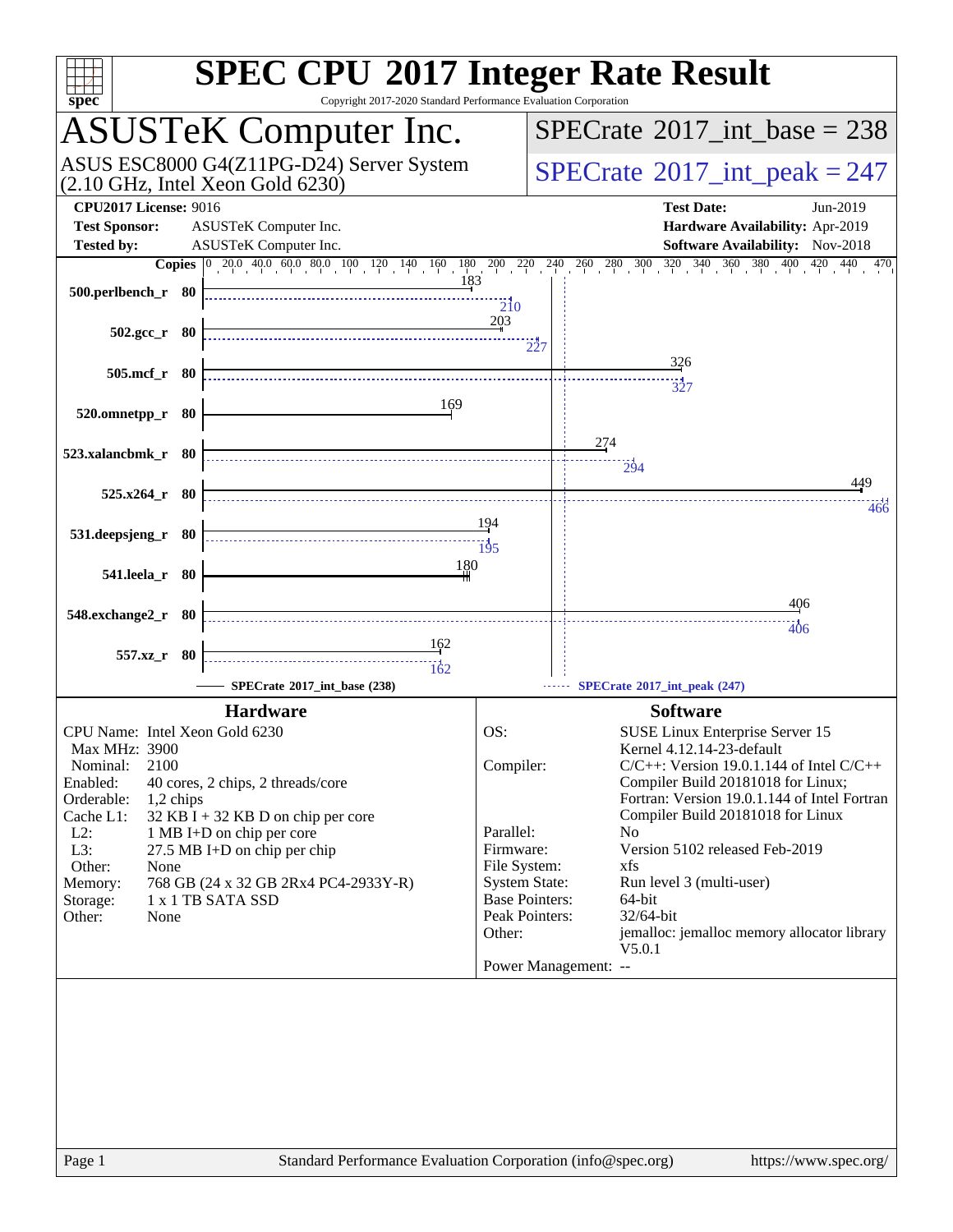

Copyright 2017-2020 Standard Performance Evaluation Corporation

# ASUSTeK Computer Inc.<br>ASUS ESC8000 G4(Z11PG-D24) Server System

 $(2.10$  GHz, Intel Xeon Gold  $6230)$ 

 $SPECTate@2017_int\_base = 238$ 

**[Test Sponsor:](http://www.spec.org/auto/cpu2017/Docs/result-fields.html#TestSponsor)** ASUSTeK Computer Inc. **[Hardware Availability:](http://www.spec.org/auto/cpu2017/Docs/result-fields.html#HardwareAvailability)** Apr-2019

 $SPECTate<sup>®</sup>2017_int_p [peak = 247]$ **[CPU2017 License:](http://www.spec.org/auto/cpu2017/Docs/result-fields.html#CPU2017License)** 9016 **[Test Date:](http://www.spec.org/auto/cpu2017/Docs/result-fields.html#TestDate)** Jun-2019

**[Tested by:](http://www.spec.org/auto/cpu2017/Docs/result-fields.html#Testedby)** ASUSTeK Computer Inc. **[Software Availability:](http://www.spec.org/auto/cpu2017/Docs/result-fields.html#SoftwareAvailability)** Nov-2018

### **[Results Table](http://www.spec.org/auto/cpu2017/Docs/result-fields.html#ResultsTable)**

|                                   | <b>Base</b>   |                |       |                | <b>Peak</b>  |                |       |               |                |              |                |              |                |              |
|-----------------------------------|---------------|----------------|-------|----------------|--------------|----------------|-------|---------------|----------------|--------------|----------------|--------------|----------------|--------------|
| <b>Benchmark</b>                  | <b>Copies</b> | <b>Seconds</b> | Ratio | <b>Seconds</b> | <b>Ratio</b> | <b>Seconds</b> | Ratio | <b>Copies</b> | <b>Seconds</b> | <b>Ratio</b> | <b>Seconds</b> | <b>Ratio</b> | <b>Seconds</b> | <b>Ratio</b> |
| $500$ .perlbench r                | 80            | 695            | 183   | 697            | 183          | 697            | 183   | 80            | 608            | 210          | 607            | 210          | 609            | 209          |
| $502.\text{gcc}$ _r               | 80            | 558            | 203   | 559            | 203          | 556            | 204   | 80            | 498            | 227          | 496            | 228          | 498            | 227          |
| $505$ .mcf r                      | 80            | 396            | 326   | 397            | 326          | 397            | 326   | 80            | 396            | 327          | 396            | 327          | 396            | 327          |
| 520.omnetpp_r                     | 80            | 620            | 169   | 621            | 169          | 620            | 169   | 80            | 620            | 169          | 621            | 169          | 620            | <u>169</u>   |
| 523.xalancbmk r                   | 80            | 308            | 274   | 308            | 274          | 307            | 275   | 80            | 288            | 294          | 288            | 293          | 288            | 294          |
| 525.x264 r                        | 80            | 312            | 449   | 313            | 448          | 312            | 449   | 80            | 302            | 463          | 300            | 466          | 300            | 467          |
| 531.deepsjeng_r                   | 80            | 471            | 195   | 472            | 194          | 472            | 194   | 80            | 472            | 194          | 471            | 195          | 471            | 195          |
| 541.leela r                       | 80            | 737            | 180   | 730            | 182          | 746            | 177   | 80            | 737            | <b>180</b>   | 730            | 182          | 746            | 177          |
| 548.exchange2_r                   | 80            | 516            | 406   | 516            | 406          | 515            | 407   | 80            | 517            | 406          | 516            | 406          | 516            | 406          |
| 557.xz r                          | 80            | 534            | 162   | 533            | 162          | 535            | 161   | 80            | 534            | 162          | 534            | 162          | 534            | 162          |
| $SPECrate^{\circ}2017$ int base = |               |                | 238   |                |              |                |       |               |                |              |                |              |                |              |
| $SPECrate^*2017\_int\_peak =$     |               |                | 247   |                |              |                |       |               |                |              |                |              |                |              |

Results appear in the [order in which they were run](http://www.spec.org/auto/cpu2017/Docs/result-fields.html#RunOrder). Bold underlined text [indicates a median measurement](http://www.spec.org/auto/cpu2017/Docs/result-fields.html#Median).

### **[Submit Notes](http://www.spec.org/auto/cpu2017/Docs/result-fields.html#SubmitNotes)**

 The numactl mechanism was used to bind copies to processors. The config file option 'submit' was used to generate numactl commands to bind each copy to a specific processor. For details, please see the config file.

### **[Operating System Notes](http://www.spec.org/auto/cpu2017/Docs/result-fields.html#OperatingSystemNotes)**

Stack size set to unlimited using "ulimit -s unlimited"

### **[General Notes](http://www.spec.org/auto/cpu2017/Docs/result-fields.html#GeneralNotes)**

Environment variables set by runcpu before the start of the run: LD\_LIBRARY\_PATH = "/spec2017/lib/ia32:/spec2017/lib/intel64: /spec2017/je5.0.1-32:/spec2017/je5.0.1-64" Binaries compiled on a system with 1x Intel Core i9-7900X CPU + 32GB RAM memory using Redhat Enterprise Linux 7.5 Transparent Huge Pages enabled by default Prior to runcpu invocation Filesystem page cache synced and cleared with: sync; echo 3> /proc/sys/vm/drop\_caches runcpu command invoked through numactl i.e.: numactl --interleave=all runcpu <etc> jemalloc: configured and built at default for 32bit (i686) and 64bit (x86\_64) targets; jemalloc: built with the RedHat Enterprise 7.4, and the system compiler gcc 4.8.5; jemalloc: sources available from jemalloc.net or

**(Continued on next page)**

| Page 2 | Standard Performance Evaluation Corporation (info@spec.org) | https://www.spec.org/ |
|--------|-------------------------------------------------------------|-----------------------|
|--------|-------------------------------------------------------------|-----------------------|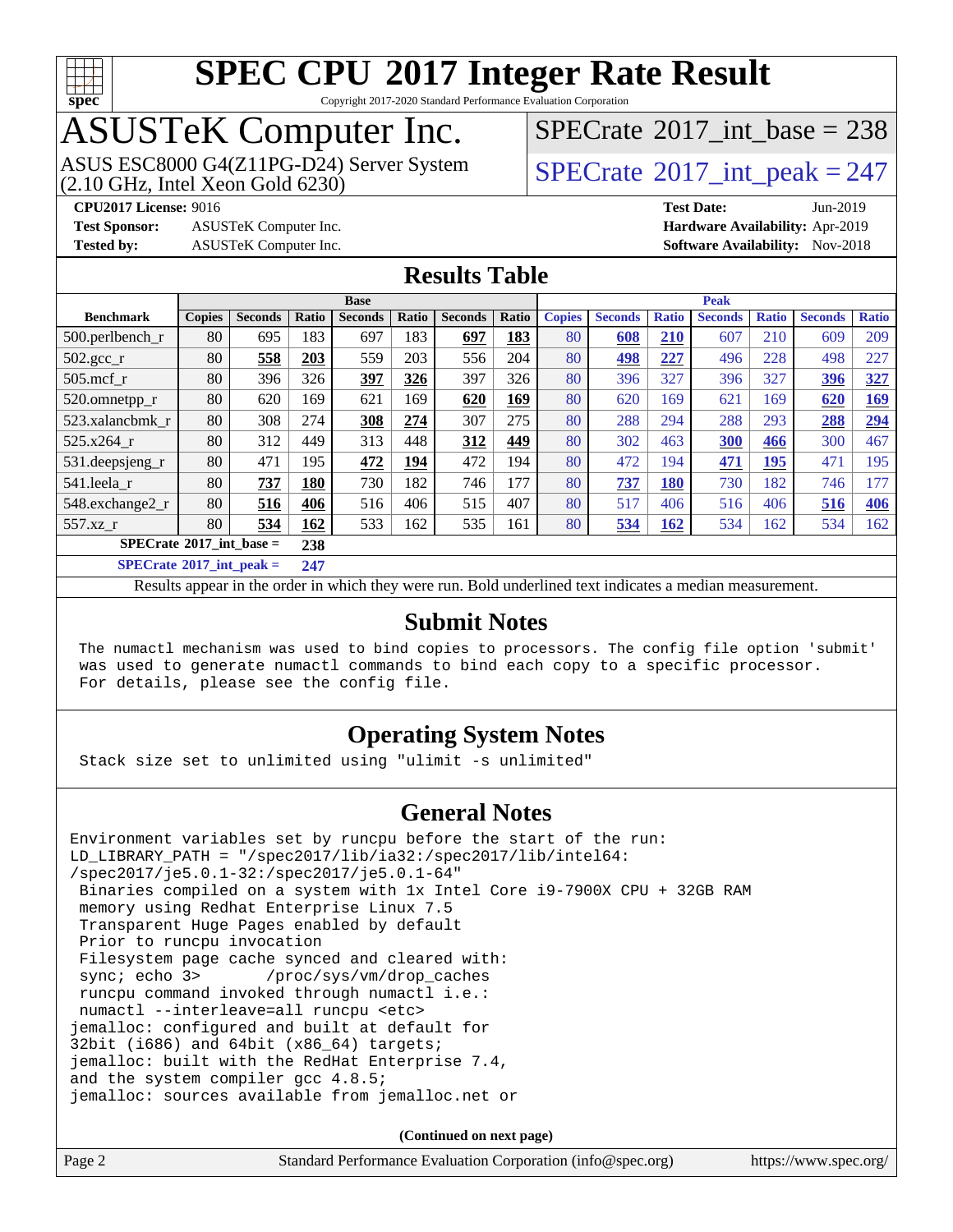

Copyright 2017-2020 Standard Performance Evaluation Corporation

## ASUSTeK Computer Inc.

(2.10 GHz, Intel Xeon Gold 6230) ASUS ESC8000 G4(Z11PG-D24) Server System  $SPECrate^{\circ}2017$  $SPECrate^{\circ}2017$ \_int\_peak = 247

 $SPECTate$ <sup>®</sup>[2017\\_int\\_base =](http://www.spec.org/auto/cpu2017/Docs/result-fields.html#SPECrate2017intbase) 238

**[Test Sponsor:](http://www.spec.org/auto/cpu2017/Docs/result-fields.html#TestSponsor)** ASUSTeK Computer Inc. **[Hardware Availability:](http://www.spec.org/auto/cpu2017/Docs/result-fields.html#HardwareAvailability)** Apr-2019 **[Tested by:](http://www.spec.org/auto/cpu2017/Docs/result-fields.html#Testedby)** ASUSTeK Computer Inc. **[Software Availability:](http://www.spec.org/auto/cpu2017/Docs/result-fields.html#SoftwareAvailability)** Nov-2018

**[CPU2017 License:](http://www.spec.org/auto/cpu2017/Docs/result-fields.html#CPU2017License)** 9016 **[Test Date:](http://www.spec.org/auto/cpu2017/Docs/result-fields.html#TestDate)** Jun-2019

### **[General Notes \(Continued\)](http://www.spec.org/auto/cpu2017/Docs/result-fields.html#GeneralNotes)**

<https://github.com/jemalloc/jemalloc/releases> NA: The test sponsor attests, as of date of publication, that CVE-2017-5754 (Meltdown) is mitigated in the system as tested and documented. Yes: The test sponsor attests, as of date of publication, that CVE-2017-5753 (Spectre variant 1) is mitigated in the system as tested and documented. Yes: The test sponsor attests, as of date of publication, that CVE-2017-5715 (Spectre variant 2) is mitigated in the system as tested and documented.

### **[Platform Notes](http://www.spec.org/auto/cpu2017/Docs/result-fields.html#PlatformNotes)**

BIOS Configuration: VT-d = Disabled Patrol Scrub = Disabled ENERGY\_PERF\_BIAS\_CFG mode = performance SNC = Enabled IMC interleaving = 1-way Engine Boost = Level3(Max) Enforce POR = Disable Memory Frequency = 2933 LLC dead line allc = Disabled SR-IOV Support = Disabled CSM Support = Disabled Sysinfo program /spec2017/bin/sysinfo Rev: r5974 of 2018-05-19 9bcde8f2999c33d61f64985e45859ea9 running on linux-gh78 Mon Jun 10 19:57:12 2019 SUT (System Under Test) info as seen by some common utilities. For more information on this section, see <https://www.spec.org/cpu2017/Docs/config.html#sysinfo> From /proc/cpuinfo model name : Intel(R) Xeon(R) Gold 6230 CPU @ 2.10GHz 2 "physical id"s (chips) 80 "processors" cores, siblings (Caution: counting these is hw and system dependent. The following excerpts from /proc/cpuinfo might not be reliable. Use with caution.) cpu cores : 20 siblings : 40 physical 0: cores 0 1 2 3 4 8 9 10 11 12 16 17 18 19 20 24 25 26 27 28 physical 1: cores 0 1 2 3 4 8 9 10 11 12 16 17 18 19 20 24 25 26 27 28 From lscpu: Architecture: x86\_64 CPU op-mode(s): 32-bit, 64-bit Byte Order: Little Endian  $CPU(s):$  80 **(Continued on next page)**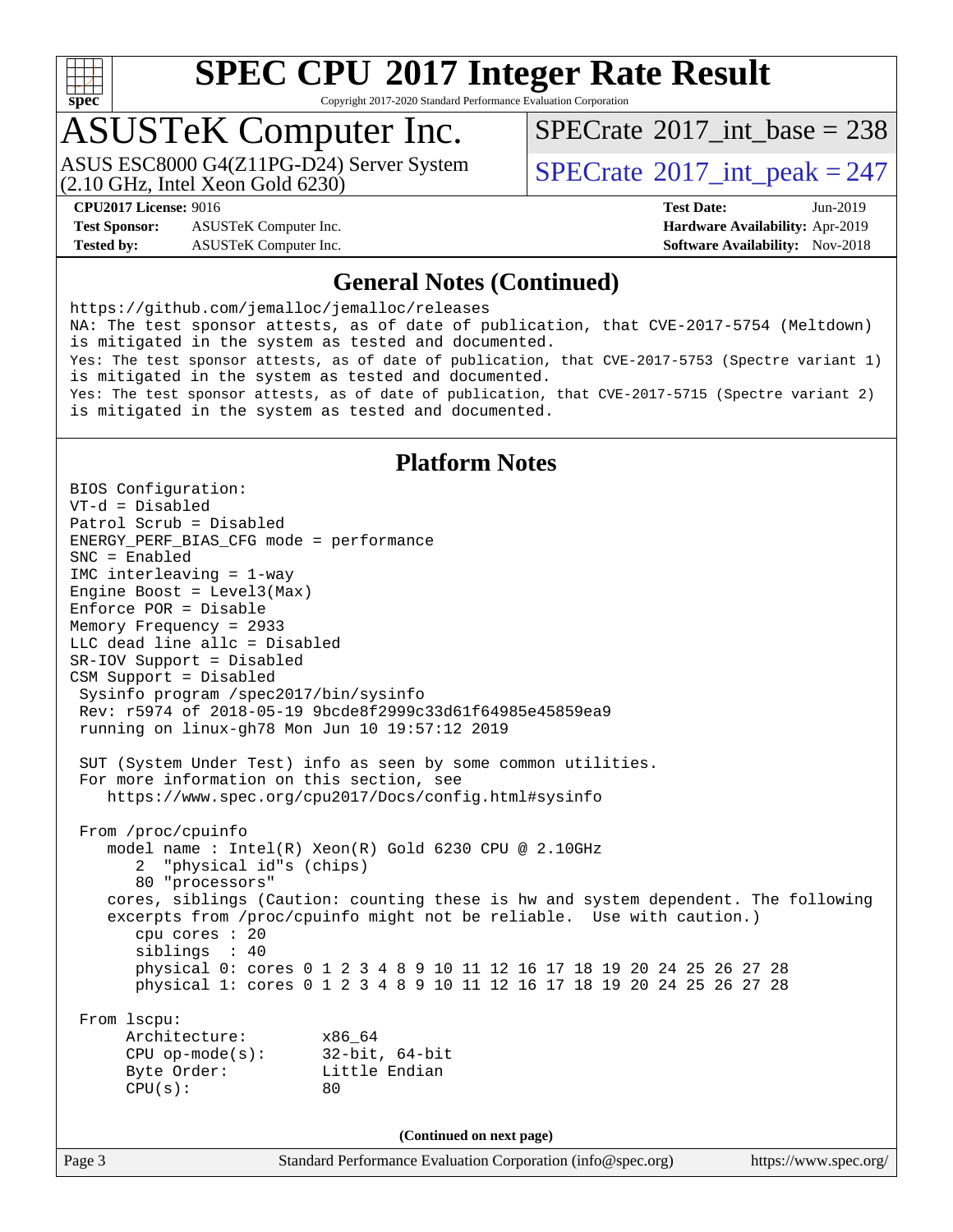

Copyright 2017-2020 Standard Performance Evaluation Corporation

# ASUSTeK Computer Inc.

(2.10 GHz, Intel Xeon Gold 6230) ASUS ESC8000 G4(Z11PG-D24) Server System  $SPECrate^{\circ}2017$  $SPECrate^{\circ}2017$ \_int\_peak = 247

 $SPECTate$ <sup>®</sup>[2017\\_int\\_base =](http://www.spec.org/auto/cpu2017/Docs/result-fields.html#SPECrate2017intbase) 238

**[Test Sponsor:](http://www.spec.org/auto/cpu2017/Docs/result-fields.html#TestSponsor)** ASUSTeK Computer Inc. **[Hardware Availability:](http://www.spec.org/auto/cpu2017/Docs/result-fields.html#HardwareAvailability)** Apr-2019 **[Tested by:](http://www.spec.org/auto/cpu2017/Docs/result-fields.html#Testedby)** ASUSTeK Computer Inc. **[Software Availability:](http://www.spec.org/auto/cpu2017/Docs/result-fields.html#SoftwareAvailability)** Nov-2018

**[CPU2017 License:](http://www.spec.org/auto/cpu2017/Docs/result-fields.html#CPU2017License)** 9016 **[Test Date:](http://www.spec.org/auto/cpu2017/Docs/result-fields.html#TestDate)** Jun-2019

### **[Platform Notes \(Continued\)](http://www.spec.org/auto/cpu2017/Docs/result-fields.html#PlatformNotes)**

 On-line CPU(s) list: 0-79 Thread(s) per core: 2 Core(s) per socket: 20 Socket(s): 2 NUMA node(s): 4 Vendor ID: GenuineIntel CPU family: 6 Model: 85 Model name: Intel(R) Xeon(R) Gold 6230 CPU @ 2.10GHz Stepping: 7 CPU MHz: 2100.000 CPU max MHz: 3900.0000 CPU min MHz: 800.0000 BogoMIPS: 4200.00 Virtualization: VT-x L1d cache: 32K L1i cache: 32K<br>
L2 cache: 1024K  $L2$  cache: L3 cache: 28160K NUMA node0 CPU(s): 0-2,5,6,10-12,15,16,40-42,45,46,50-52,55,56 NUMA node1 CPU(s): 3,4,7-9,13,14,17-19,43,44,47-49,53,54,57-59 NUMA node2 CPU(s): 20-22,25,26,30-32,35,36,60-62,65,66,70-72,75,76 NUMA node3 CPU(s): 23,24,27-29,33,34,37-39,63,64,67-69,73,74,77-79 Flags: fpu vme de pse tsc msr pae mce cx8 apic sep mtrr pge mca cmov pat pse36 clflush dts acpi mmx fxsr sse sse2 ss ht tm pbe syscall nx pdpe1gb rdtscp lm constant\_tsc art arch\_perfmon pebs bts rep\_good nopl xtopology nonstop\_tsc cpuid aperfmperf tsc\_known\_freq pni pclmulqdq dtes64 monitor ds\_cpl vmx smx est tm2 ssse3 sdbg fma cx16 xtpr pdcm pcid dca sse4\_1 sse4\_2 x2apic movbe popcnt tsc\_deadline\_timer aes xsave avx f16c rdrand lahf\_lm abm 3dnowprefetch cpuid\_fault epb cat\_l3 cdp\_l3 invpcid\_single mba tpr\_shadow vnmi flexpriority ept vpid fsgsbase tsc\_adjust bmi1 hle avx2 smep bmi2 erms invpcid rtm cqm mpx rdt\_a avx512f avx512dq rdseed adx smap clflushopt clwb intel\_pt avx512cd avx512bw avx512vl xsaveopt xsavec xgetbv1 xsaves cqm\_llc cqm\_occup\_llc cqm\_mbm\_total cqm\_mbm\_local ibpb ibrs stibp dtherm ida arat pln pts hwp hwp\_act\_window hwp\_epp hwp\_pkg\_req pku ospke avx512\_vnni arch\_capabilities ssbd /proc/cpuinfo cache data cache size : 28160 KB From numactl --hardware WARNING: a numactl 'node' might or might not correspond to a physical chip. available: 4 nodes (0-3) node 0 cpus: 0 1 2 5 6 10 11 12 15 16 40 41 42 45 46 50 51 52 55 56 node 0 size: 192061 MB node 0 free: 191475 MB node 1 cpus: 3 4 7 8 9 13 14 17 18 19 43 44 47 48 49 53 54 57 58 59 node 1 size: 193511 MB **(Continued on next page)**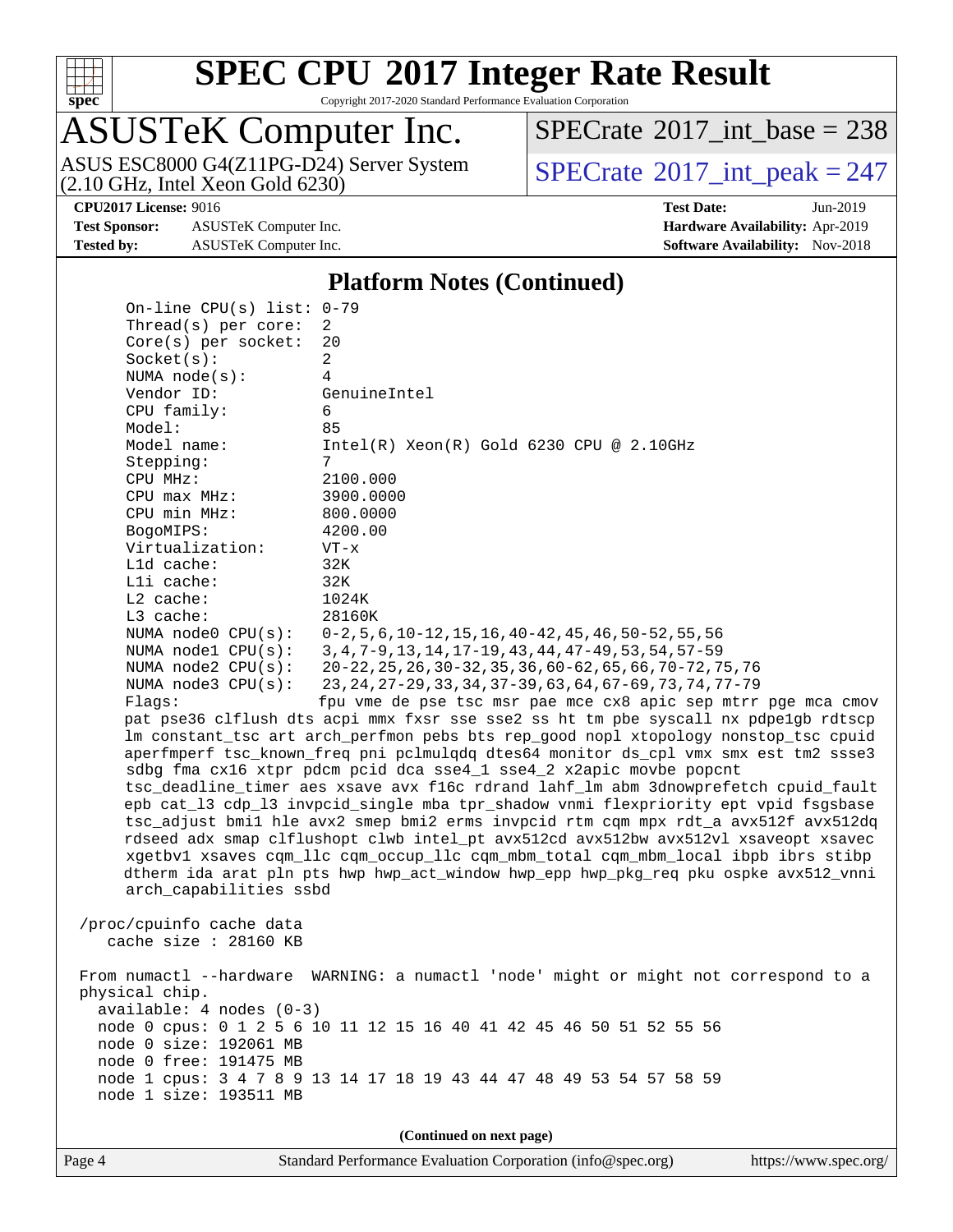

Copyright 2017-2020 Standard Performance Evaluation Corporation

# ASUSTeK Computer Inc.<br>ASUS ESC8000 G4(Z11PG-D24) Server System

(2.10 GHz, Intel Xeon Gold 6230)

 $SPECTate$ <sup>®</sup>[2017\\_int\\_base =](http://www.spec.org/auto/cpu2017/Docs/result-fields.html#SPECrate2017intbase) 238

 $SPECTate@2017\_int\_peak = 247$ 

**[Test Sponsor:](http://www.spec.org/auto/cpu2017/Docs/result-fields.html#TestSponsor)** ASUSTeK Computer Inc. **[Hardware Availability:](http://www.spec.org/auto/cpu2017/Docs/result-fields.html#HardwareAvailability)** Apr-2019 **[Tested by:](http://www.spec.org/auto/cpu2017/Docs/result-fields.html#Testedby)** ASUSTeK Computer Inc. **[Software Availability:](http://www.spec.org/auto/cpu2017/Docs/result-fields.html#SoftwareAvailability)** Nov-2018

**[CPU2017 License:](http://www.spec.org/auto/cpu2017/Docs/result-fields.html#CPU2017License)** 9016 **[Test Date:](http://www.spec.org/auto/cpu2017/Docs/result-fields.html#TestDate)** Jun-2019

### **[Platform Notes \(Continued\)](http://www.spec.org/auto/cpu2017/Docs/result-fields.html#PlatformNotes)**

 node 1 free: 192905 MB node 2 cpus: 20 21 22 25 26 30 31 32 35 36 60 61 62 65 66 70 71 72 75 76 node 2 size: 193511 MB node 2 free: 192990 MB node 3 cpus: 23 24 27 28 29 33 34 37 38 39 63 64 67 68 69 73 74 77 78 79 node 3 size: 193477 MB node 3 free: 192953 MB node distances: node 0 1 2 3 0: 10 11 21 21 1: 11 10 21 21 2: 21 21 10 11 3: 21 21 11 10 From /proc/meminfo MemTotal: 791104328 kB HugePages\_Total: 0 Hugepagesize: 2048 kB From /etc/\*release\* /etc/\*version\* os-release: NAME="SLES" VERSION="15" VERSION\_ID="15" PRETTY\_NAME="SUSE Linux Enterprise Server 15" ID="sles" ID\_LIKE="suse" ANSI\_COLOR="0;32" CPE\_NAME="cpe:/o:suse:sles:15" uname -a: Linux linux-gh78 4.12.14-23-default #1 SMP Tue May 29 21:04:44 UTC 2018 (cd0437b) x86\_64 x86\_64 x86\_64 GNU/Linux Kernel self-reported vulnerability status: CVE-2017-5754 (Meltdown): Not affected CVE-2017-5753 (Spectre variant 1): Mitigation: \_\_user pointer sanitization CVE-2017-5715 (Spectre variant 2): Mitigation: Indirect Branch Restricted Speculation, IBPB, IBRS\_FW run-level 3 Jun 10 11:20 SPEC is set to: /spec2017 Filesystem Type Size Used Avail Use% Mounted on /dev/sda4 xfs 929G 11G 919G 2% /

**(Continued on next page)**

Page 5 Standard Performance Evaluation Corporation [\(info@spec.org\)](mailto:info@spec.org) <https://www.spec.org/>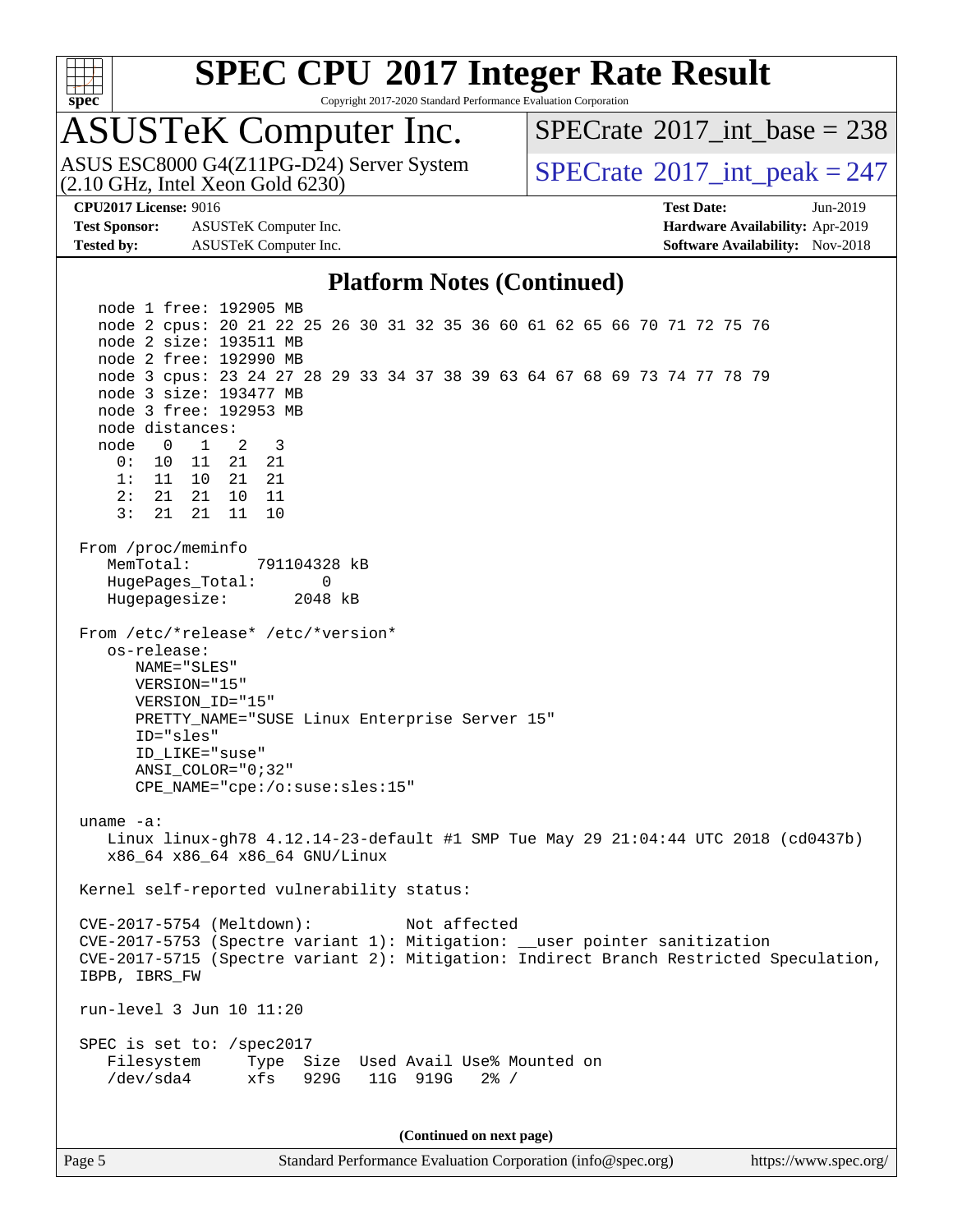

Copyright 2017-2020 Standard Performance Evaluation Corporation

## ASUSTeK Computer Inc.

(2.10 GHz, Intel Xeon Gold 6230) ASUS ESC8000 G4(Z11PG-D24) Server System  $\vert$  [SPECrate](http://www.spec.org/auto/cpu2017/Docs/result-fields.html#SPECrate2017intpeak)®[2017\\_int\\_peak = 2](http://www.spec.org/auto/cpu2017/Docs/result-fields.html#SPECrate2017intpeak)47

 $SPECTate$ <sup>®</sup>[2017\\_int\\_base =](http://www.spec.org/auto/cpu2017/Docs/result-fields.html#SPECrate2017intbase) 238

**[Test Sponsor:](http://www.spec.org/auto/cpu2017/Docs/result-fields.html#TestSponsor)** ASUSTeK Computer Inc. **[Hardware Availability:](http://www.spec.org/auto/cpu2017/Docs/result-fields.html#HardwareAvailability)** Apr-2019 **[Tested by:](http://www.spec.org/auto/cpu2017/Docs/result-fields.html#Testedby)** ASUSTeK Computer Inc. **[Software Availability:](http://www.spec.org/auto/cpu2017/Docs/result-fields.html#SoftwareAvailability)** Nov-2018

**[CPU2017 License:](http://www.spec.org/auto/cpu2017/Docs/result-fields.html#CPU2017License)** 9016 **[Test Date:](http://www.spec.org/auto/cpu2017/Docs/result-fields.html#TestDate)** Jun-2019

### **[Platform Notes \(Continued\)](http://www.spec.org/auto/cpu2017/Docs/result-fields.html#PlatformNotes)**

 Additional information from dmidecode follows. WARNING: Use caution when you interpret this section. The 'dmidecode' program reads system data which is "intended to allow hardware to be accurately determined", but the intent may not be met, as there are frequent changes to hardware, firmware, and the "DMTF SMBIOS" standard. BIOS American Megatrends Inc. 5102 02/11/2019 Memory:

24x Samsung M393A4K40CB2-CVF 32 GB 2 rank 2933, configured at 2934

(End of data from sysinfo program)

### **[Compiler Version Notes](http://www.spec.org/auto/cpu2017/Docs/result-fields.html#CompilerVersionNotes)**

| 502. $qcc r (peak)$<br>C                                                                                                                                                         |
|----------------------------------------------------------------------------------------------------------------------------------------------------------------------------------|
| Intel(R) C Intel(R) 64 Compiler for applications running on IA-32, Version<br>19.0.1.144 Build 20181018<br>Copyright (C) 1985-2018 Intel Corporation. All rights reserved.       |
| 500.perlbench r(base, peak) 502.gcc r(base) 505.mcf r(base, peak)<br>С<br>$525.x264_r(base, peak) 557.xz_r(base, peak)$                                                          |
| Intel(R) C Intel(R) 64 Compiler for applications running on Intel(R) 64,<br>Version 19.0.1.144 Build 20181018<br>Copyright (C) 1985-2018 Intel Corporation. All rights reserved. |
| $C \qquad   \quad 502 \text{.} \text{gcc\_r} \text{ (peak)}$                                                                                                                     |
| Intel(R) C Intel(R) 64 Compiler for applications running on $IA-32$ , Version<br>19.0.1.144 Build 20181018<br>Copyright (C) 1985-2018 Intel Corporation. All rights reserved.    |
| $500. perlbench_r(base, peak) 502. gcc_r(base) 505. mcf_r(base, peak)$<br>C<br>525.x264_r(base, peak) 557.xz_r(base, peak)                                                       |
| Intel(R) C Intel(R) 64 Compiler for applications running on Intel(R) 64,<br>Version 19.0.1.144 Build 20181018<br>Copyright (C) 1985-2018 Intel Corporation. All rights reserved. |
| (Continued on next page)                                                                                                                                                         |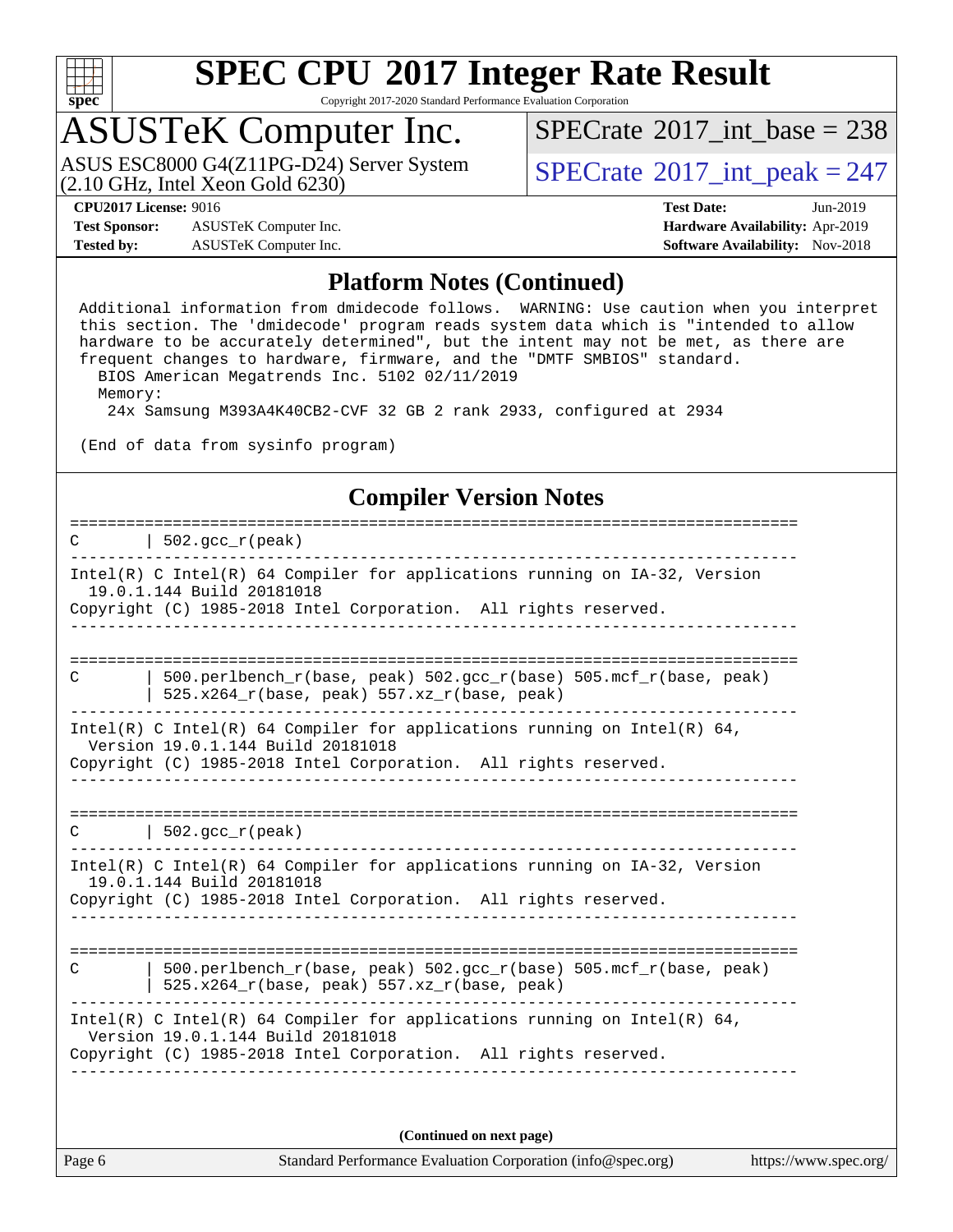

Copyright 2017-2020 Standard Performance Evaluation Corporation

# ASUSTeK Computer Inc.

ASUS ESC8000 G4(Z11PG-D24) Server System<br>(2.10 GHz, Intel Xeon Gold 6230)

 $SPECrate$ <sup>®</sup>[2017\\_int\\_base =](http://www.spec.org/auto/cpu2017/Docs/result-fields.html#SPECrate2017intbase) 238

 $SPECTate<sup>®</sup>2017_int_ppeak = 247$ 

**[Test Sponsor:](http://www.spec.org/auto/cpu2017/Docs/result-fields.html#TestSponsor)** ASUSTeK Computer Inc. **[Hardware Availability:](http://www.spec.org/auto/cpu2017/Docs/result-fields.html#HardwareAvailability)** Apr-2019 **[Tested by:](http://www.spec.org/auto/cpu2017/Docs/result-fields.html#Testedby)** ASUSTeK Computer Inc. **[Software Availability:](http://www.spec.org/auto/cpu2017/Docs/result-fields.html#SoftwareAvailability)** Nov-2018

**[CPU2017 License:](http://www.spec.org/auto/cpu2017/Docs/result-fields.html#CPU2017License)** 9016 **[Test Date:](http://www.spec.org/auto/cpu2017/Docs/result-fields.html#TestDate)** Jun-2019

### **[Compiler Version Notes \(Continued\)](http://www.spec.org/auto/cpu2017/Docs/result-fields.html#CompilerVersionNotes)**

| $Intel(R)$ C++ Intel(R) 64 Compiler for applications running on IA-32, Version<br>19.0.1.144 Build 20181018<br>Copyright (C) 1985-2018 Intel Corporation. All rights reserved.           |
|------------------------------------------------------------------------------------------------------------------------------------------------------------------------------------------|
|                                                                                                                                                                                          |
| 520.omnetpp_r(base, peak) 523.xalancbmk_r(base)<br>$C++$<br>531.deepsjeng_r(base, peak) 541.leela_r(base, peak)                                                                          |
| Intel(R) $C++$ Intel(R) 64 Compiler for applications running on Intel(R) 64,<br>Version 19.0.1.144 Build 20181018<br>Copyright (C) 1985-2018 Intel Corporation. All rights reserved.     |
| 523.xalancbmk $r$ (peak)<br>$C++$                                                                                                                                                        |
| Intel(R) $C++$ Intel(R) 64 Compiler for applications running on $IA-32$ , Version<br>19.0.1.144 Build 20181018<br>Copyright (C) 1985-2018 Intel Corporation. All rights reserved.        |
| 520.omnetpp_r(base, peak) 523.xalancbmk_r(base)<br>$C++$<br>531.deepsjeng_r(base, peak) 541.leela_r(base, peak)                                                                          |
| Intel(R) $C++$ Intel(R) 64 Compiler for applications running on Intel(R) 64,<br>Version 19.0.1.144 Build 20181018<br>Copyright (C) 1985-2018 Intel Corporation. All rights reserved.     |
| Fortran   548.exchange2_r(base, peak)                                                                                                                                                    |
| $Intel(R)$ Fortran Intel(R) 64 Compiler for applications running on Intel(R)<br>64, Version 19.0.1.144 Build 20181018<br>Copyright (C) 1985-2018 Intel Corporation. All rights reserved. |

### **[Base Compiler Invocation](http://www.spec.org/auto/cpu2017/Docs/result-fields.html#BaseCompilerInvocation)**

[C benchmarks:](http://www.spec.org/auto/cpu2017/Docs/result-fields.html#Cbenchmarks) [icc -m64 -std=c11](http://www.spec.org/cpu2017/results/res2019q3/cpu2017-20190625-15880.flags.html#user_CCbase_intel_icc_64bit_c11_33ee0cdaae7deeeab2a9725423ba97205ce30f63b9926c2519791662299b76a0318f32ddfffdc46587804de3178b4f9328c46fa7c2b0cd779d7a61945c91cd35)

**(Continued on next page)**

Page 7 Standard Performance Evaluation Corporation [\(info@spec.org\)](mailto:info@spec.org) <https://www.spec.org/>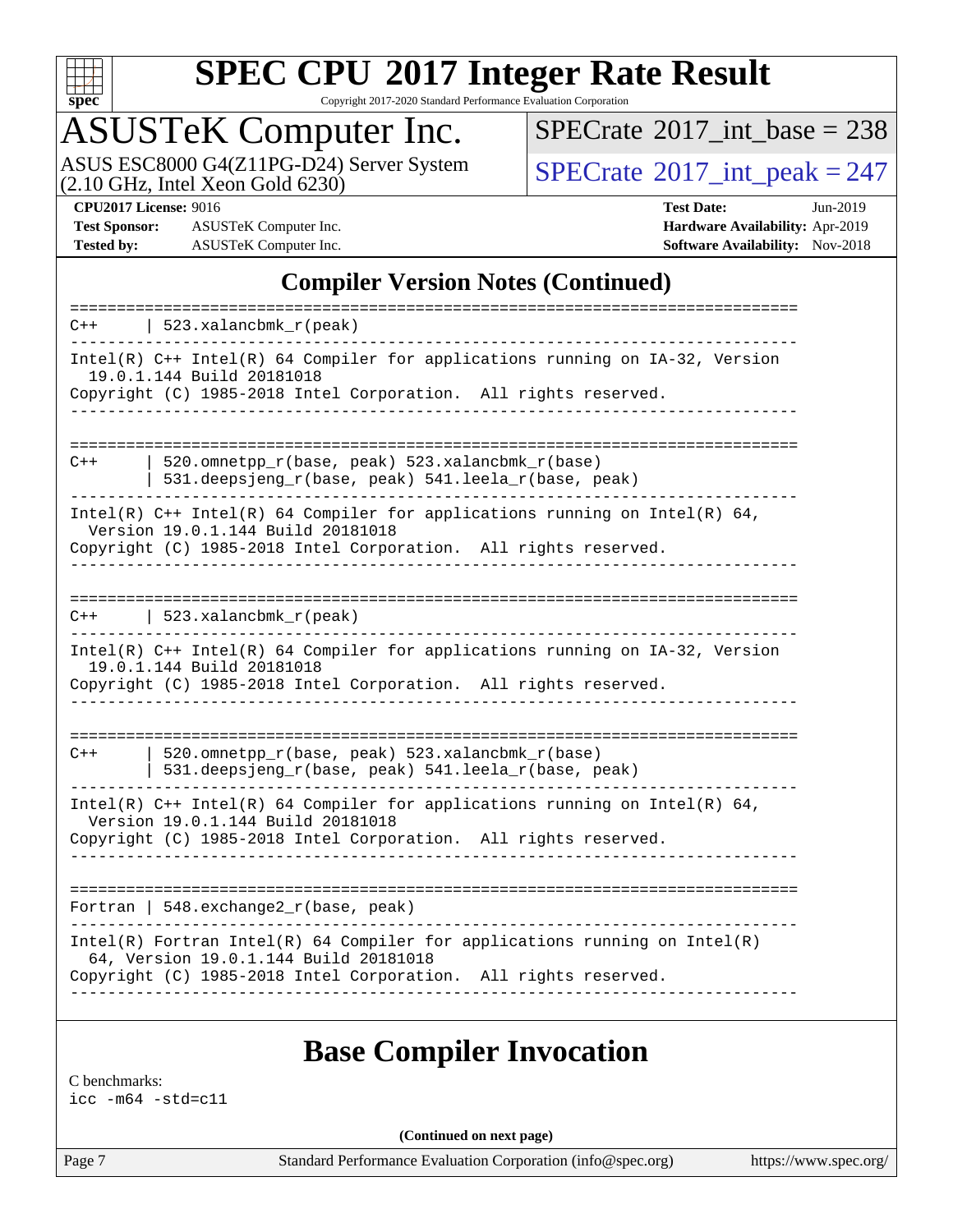

Copyright 2017-2020 Standard Performance Evaluation Corporation

# ASUSTeK Computer Inc.<br>ASUS ESC8000 G4(Z11PG-D24) Server System

(2.10 GHz, Intel Xeon Gold 6230)

 $SPECTate$ <sup>®</sup>[2017\\_int\\_base =](http://www.spec.org/auto/cpu2017/Docs/result-fields.html#SPECrate2017intbase) 238

 $SPECTate@2017\_int\_peak = 247$ 

**[Test Sponsor:](http://www.spec.org/auto/cpu2017/Docs/result-fields.html#TestSponsor)** ASUSTeK Computer Inc. **[Hardware Availability:](http://www.spec.org/auto/cpu2017/Docs/result-fields.html#HardwareAvailability)** Apr-2019 **[Tested by:](http://www.spec.org/auto/cpu2017/Docs/result-fields.html#Testedby)** ASUSTeK Computer Inc. **[Software Availability:](http://www.spec.org/auto/cpu2017/Docs/result-fields.html#SoftwareAvailability)** Nov-2018

**[CPU2017 License:](http://www.spec.org/auto/cpu2017/Docs/result-fields.html#CPU2017License)** 9016 **[Test Date:](http://www.spec.org/auto/cpu2017/Docs/result-fields.html#TestDate)** Jun-2019

### **[Base Compiler Invocation \(Continued\)](http://www.spec.org/auto/cpu2017/Docs/result-fields.html#BaseCompilerInvocation)**

[C++ benchmarks](http://www.spec.org/auto/cpu2017/Docs/result-fields.html#CXXbenchmarks): [icpc -m64](http://www.spec.org/cpu2017/results/res2019q3/cpu2017-20190625-15880.flags.html#user_CXXbase_intel_icpc_64bit_4ecb2543ae3f1412ef961e0650ca070fec7b7afdcd6ed48761b84423119d1bf6bdf5cad15b44d48e7256388bc77273b966e5eb805aefd121eb22e9299b2ec9d9)

[Fortran benchmarks](http://www.spec.org/auto/cpu2017/Docs/result-fields.html#Fortranbenchmarks): [ifort -m64](http://www.spec.org/cpu2017/results/res2019q3/cpu2017-20190625-15880.flags.html#user_FCbase_intel_ifort_64bit_24f2bb282fbaeffd6157abe4f878425411749daecae9a33200eee2bee2fe76f3b89351d69a8130dd5949958ce389cf37ff59a95e7a40d588e8d3a57e0c3fd751)

### **[Base Portability Flags](http://www.spec.org/auto/cpu2017/Docs/result-fields.html#BasePortabilityFlags)**

 500.perlbench\_r: [-DSPEC\\_LP64](http://www.spec.org/cpu2017/results/res2019q3/cpu2017-20190625-15880.flags.html#b500.perlbench_r_basePORTABILITY_DSPEC_LP64) [-DSPEC\\_LINUX\\_X64](http://www.spec.org/cpu2017/results/res2019q3/cpu2017-20190625-15880.flags.html#b500.perlbench_r_baseCPORTABILITY_DSPEC_LINUX_X64) 502.gcc\_r: [-DSPEC\\_LP64](http://www.spec.org/cpu2017/results/res2019q3/cpu2017-20190625-15880.flags.html#suite_basePORTABILITY502_gcc_r_DSPEC_LP64) 505.mcf\_r: [-DSPEC\\_LP64](http://www.spec.org/cpu2017/results/res2019q3/cpu2017-20190625-15880.flags.html#suite_basePORTABILITY505_mcf_r_DSPEC_LP64) 520.omnetpp\_r: [-DSPEC\\_LP64](http://www.spec.org/cpu2017/results/res2019q3/cpu2017-20190625-15880.flags.html#suite_basePORTABILITY520_omnetpp_r_DSPEC_LP64) 523.xalancbmk\_r: [-DSPEC\\_LP64](http://www.spec.org/cpu2017/results/res2019q3/cpu2017-20190625-15880.flags.html#suite_basePORTABILITY523_xalancbmk_r_DSPEC_LP64) [-DSPEC\\_LINUX](http://www.spec.org/cpu2017/results/res2019q3/cpu2017-20190625-15880.flags.html#b523.xalancbmk_r_baseCXXPORTABILITY_DSPEC_LINUX) 525.x264\_r: [-DSPEC\\_LP64](http://www.spec.org/cpu2017/results/res2019q3/cpu2017-20190625-15880.flags.html#suite_basePORTABILITY525_x264_r_DSPEC_LP64) 531.deepsjeng\_r: [-DSPEC\\_LP64](http://www.spec.org/cpu2017/results/res2019q3/cpu2017-20190625-15880.flags.html#suite_basePORTABILITY531_deepsjeng_r_DSPEC_LP64) 541.leela\_r: [-DSPEC\\_LP64](http://www.spec.org/cpu2017/results/res2019q3/cpu2017-20190625-15880.flags.html#suite_basePORTABILITY541_leela_r_DSPEC_LP64) 548.exchange2\_r: [-DSPEC\\_LP64](http://www.spec.org/cpu2017/results/res2019q3/cpu2017-20190625-15880.flags.html#suite_basePORTABILITY548_exchange2_r_DSPEC_LP64) 557.xz\_r: [-DSPEC\\_LP64](http://www.spec.org/cpu2017/results/res2019q3/cpu2017-20190625-15880.flags.html#suite_basePORTABILITY557_xz_r_DSPEC_LP64)

### **[Base Optimization Flags](http://www.spec.org/auto/cpu2017/Docs/result-fields.html#BaseOptimizationFlags)**

### [C benchmarks](http://www.spec.org/auto/cpu2017/Docs/result-fields.html#Cbenchmarks):

[-Wl,-z,muldefs](http://www.spec.org/cpu2017/results/res2019q3/cpu2017-20190625-15880.flags.html#user_CCbase_link_force_multiple1_b4cbdb97b34bdee9ceefcfe54f4c8ea74255f0b02a4b23e853cdb0e18eb4525ac79b5a88067c842dd0ee6996c24547a27a4b99331201badda8798ef8a743f577) [-xCORE-AVX512](http://www.spec.org/cpu2017/results/res2019q3/cpu2017-20190625-15880.flags.html#user_CCbase_f-xCORE-AVX512) [-ipo](http://www.spec.org/cpu2017/results/res2019q3/cpu2017-20190625-15880.flags.html#user_CCbase_f-ipo) [-O3](http://www.spec.org/cpu2017/results/res2019q3/cpu2017-20190625-15880.flags.html#user_CCbase_f-O3) [-no-prec-div](http://www.spec.org/cpu2017/results/res2019q3/cpu2017-20190625-15880.flags.html#user_CCbase_f-no-prec-div) [-qopt-mem-layout-trans=4](http://www.spec.org/cpu2017/results/res2019q3/cpu2017-20190625-15880.flags.html#user_CCbase_f-qopt-mem-layout-trans_fa39e755916c150a61361b7846f310bcdf6f04e385ef281cadf3647acec3f0ae266d1a1d22d972a7087a248fd4e6ca390a3634700869573d231a252c784941a8) [-L/usr/local/IntelCompiler19/compilers\\_and\\_libraries\\_2019.1.144/linux/compiler/lib/intel64](http://www.spec.org/cpu2017/results/res2019q3/cpu2017-20190625-15880.flags.html#user_CCbase_qkmalloc_link_f25da0aa8cf9bced0533715046f0c2fbfb1a7191e3e496916672e09b4c388a884c4c7e4862cb529343da2264b43416df65c99fd1ddbf5dd13ae6d3130cf47881) [-lqkmalloc](http://www.spec.org/cpu2017/results/res2019q3/cpu2017-20190625-15880.flags.html#user_CCbase_qkmalloc_link_lib_79a818439969f771c6bc311cfd333c00fc099dad35c030f5aab9dda831713d2015205805422f83de8875488a2991c0a156aaa600e1f9138f8fc37004abc96dc5)

### [C++ benchmarks](http://www.spec.org/auto/cpu2017/Docs/result-fields.html#CXXbenchmarks):

[-Wl,-z,muldefs](http://www.spec.org/cpu2017/results/res2019q3/cpu2017-20190625-15880.flags.html#user_CXXbase_link_force_multiple1_b4cbdb97b34bdee9ceefcfe54f4c8ea74255f0b02a4b23e853cdb0e18eb4525ac79b5a88067c842dd0ee6996c24547a27a4b99331201badda8798ef8a743f577) [-xCORE-AVX512](http://www.spec.org/cpu2017/results/res2019q3/cpu2017-20190625-15880.flags.html#user_CXXbase_f-xCORE-AVX512) [-ipo](http://www.spec.org/cpu2017/results/res2019q3/cpu2017-20190625-15880.flags.html#user_CXXbase_f-ipo) [-O3](http://www.spec.org/cpu2017/results/res2019q3/cpu2017-20190625-15880.flags.html#user_CXXbase_f-O3) [-no-prec-div](http://www.spec.org/cpu2017/results/res2019q3/cpu2017-20190625-15880.flags.html#user_CXXbase_f-no-prec-div)

[-qopt-mem-layout-trans=4](http://www.spec.org/cpu2017/results/res2019q3/cpu2017-20190625-15880.flags.html#user_CXXbase_f-qopt-mem-layout-trans_fa39e755916c150a61361b7846f310bcdf6f04e385ef281cadf3647acec3f0ae266d1a1d22d972a7087a248fd4e6ca390a3634700869573d231a252c784941a8)

[-L/usr/local/IntelCompiler19/compilers\\_and\\_libraries\\_2019.1.144/linux/compiler/lib/intel64](http://www.spec.org/cpu2017/results/res2019q3/cpu2017-20190625-15880.flags.html#user_CXXbase_qkmalloc_link_f25da0aa8cf9bced0533715046f0c2fbfb1a7191e3e496916672e09b4c388a884c4c7e4862cb529343da2264b43416df65c99fd1ddbf5dd13ae6d3130cf47881) [-lqkmalloc](http://www.spec.org/cpu2017/results/res2019q3/cpu2017-20190625-15880.flags.html#user_CXXbase_qkmalloc_link_lib_79a818439969f771c6bc311cfd333c00fc099dad35c030f5aab9dda831713d2015205805422f83de8875488a2991c0a156aaa600e1f9138f8fc37004abc96dc5)

### [Fortran benchmarks](http://www.spec.org/auto/cpu2017/Docs/result-fields.html#Fortranbenchmarks):

```
-Wl,-z,muldefs -xCORE-AVX512 -ipo -O3 -no-prec-div
-qopt-mem-layout-trans=4 -nostandard-realloc-lhs -align array32byte
-L/usr/local/IntelCompiler19/compilers_and_libraries_2019.1.144/linux/compiler/lib/intel64
-lqkmalloc
```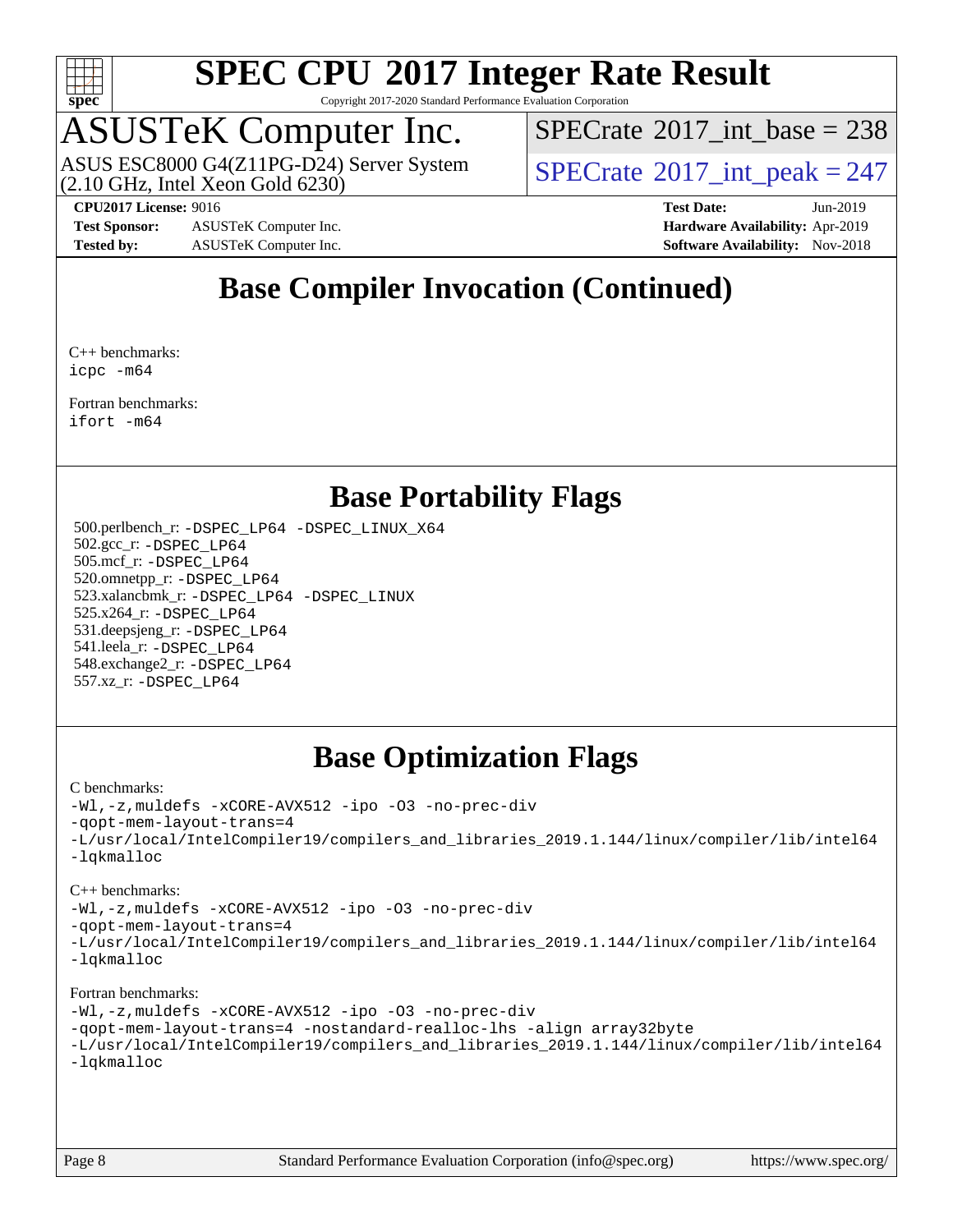

Copyright 2017-2020 Standard Performance Evaluation Corporation

## ASUSTeK Computer Inc.

(2.10 GHz, Intel Xeon Gold 6230) ASUS ESC8000 G4(Z11PG-D24) Server System  $SPECrate^{\circ}2017$  $SPECrate^{\circ}2017$ \_int\_peak = 247

 $SPECTate$ <sup>®</sup>[2017\\_int\\_base =](http://www.spec.org/auto/cpu2017/Docs/result-fields.html#SPECrate2017intbase) 238

**[Test Sponsor:](http://www.spec.org/auto/cpu2017/Docs/result-fields.html#TestSponsor)** ASUSTeK Computer Inc. **[Hardware Availability:](http://www.spec.org/auto/cpu2017/Docs/result-fields.html#HardwareAvailability)** Apr-2019 **[Tested by:](http://www.spec.org/auto/cpu2017/Docs/result-fields.html#Testedby)** ASUSTeK Computer Inc. **[Software Availability:](http://www.spec.org/auto/cpu2017/Docs/result-fields.html#SoftwareAvailability)** Nov-2018

**[CPU2017 License:](http://www.spec.org/auto/cpu2017/Docs/result-fields.html#CPU2017License)** 9016 **[Test Date:](http://www.spec.org/auto/cpu2017/Docs/result-fields.html#TestDate)** Jun-2019

### **[Peak Compiler Invocation](http://www.spec.org/auto/cpu2017/Docs/result-fields.html#PeakCompilerInvocation)**

[C benchmarks \(except as noted below\):](http://www.spec.org/auto/cpu2017/Docs/result-fields.html#Cbenchmarksexceptasnotedbelow) [icc -m64 -std=c11](http://www.spec.org/cpu2017/results/res2019q3/cpu2017-20190625-15880.flags.html#user_CCpeak_intel_icc_64bit_c11_33ee0cdaae7deeeab2a9725423ba97205ce30f63b9926c2519791662299b76a0318f32ddfffdc46587804de3178b4f9328c46fa7c2b0cd779d7a61945c91cd35)

502.gcc\_r: [icc -m32 -std=c11 -L/usr/local/IntelCompiler19/compilers\\_and\\_libraries\\_2019.1.144/linux/compiler/lib/ia32\\_lin](http://www.spec.org/cpu2017/results/res2019q3/cpu2017-20190625-15880.flags.html#user_peakCCLD502_gcc_r_intel_icc_40453ff6bf9521e1d4c2d3e2fb99253a88fa516366d57fe908127cec2d2803e1a519020f7199618d366f5331d17d60a40bdca38a56a807895183dcecb671b0e5)

[C++ benchmarks \(except as noted below\):](http://www.spec.org/auto/cpu2017/Docs/result-fields.html#CXXbenchmarksexceptasnotedbelow) [icpc -m64](http://www.spec.org/cpu2017/results/res2019q3/cpu2017-20190625-15880.flags.html#user_CXXpeak_intel_icpc_64bit_4ecb2543ae3f1412ef961e0650ca070fec7b7afdcd6ed48761b84423119d1bf6bdf5cad15b44d48e7256388bc77273b966e5eb805aefd121eb22e9299b2ec9d9)

523.xalancbmk\_r: [icpc -m32 -L/usr/local/IntelCompiler19/compilers\\_and\\_libraries\\_2019.1.144/linux/compiler/lib/ia32\\_lin](http://www.spec.org/cpu2017/results/res2019q3/cpu2017-20190625-15880.flags.html#user_peakCXXLD523_xalancbmk_r_intel_icpc_da1545662a59c569b62a27824af614167f9a0289efc0155d279b219af3bd2ccb3c10a77eb36bcb264d681e48d9166bbcec9d21ef2c85e5a63a687a8887ddded7)

[Fortran benchmarks](http://www.spec.org/auto/cpu2017/Docs/result-fields.html#Fortranbenchmarks): [ifort -m64](http://www.spec.org/cpu2017/results/res2019q3/cpu2017-20190625-15880.flags.html#user_FCpeak_intel_ifort_64bit_24f2bb282fbaeffd6157abe4f878425411749daecae9a33200eee2bee2fe76f3b89351d69a8130dd5949958ce389cf37ff59a95e7a40d588e8d3a57e0c3fd751)

### **[Peak Portability Flags](http://www.spec.org/auto/cpu2017/Docs/result-fields.html#PeakPortabilityFlags)**

 500.perlbench\_r: [-DSPEC\\_LP64](http://www.spec.org/cpu2017/results/res2019q3/cpu2017-20190625-15880.flags.html#b500.perlbench_r_peakPORTABILITY_DSPEC_LP64) [-DSPEC\\_LINUX\\_X64](http://www.spec.org/cpu2017/results/res2019q3/cpu2017-20190625-15880.flags.html#b500.perlbench_r_peakCPORTABILITY_DSPEC_LINUX_X64) 502.gcc\_r: [-D\\_FILE\\_OFFSET\\_BITS=64](http://www.spec.org/cpu2017/results/res2019q3/cpu2017-20190625-15880.flags.html#user_peakPORTABILITY502_gcc_r_file_offset_bits_64_5ae949a99b284ddf4e95728d47cb0843d81b2eb0e18bdfe74bbf0f61d0b064f4bda2f10ea5eb90e1dcab0e84dbc592acfc5018bc955c18609f94ddb8d550002c) 505.mcf\_r: [-DSPEC\\_LP64](http://www.spec.org/cpu2017/results/res2019q3/cpu2017-20190625-15880.flags.html#suite_peakPORTABILITY505_mcf_r_DSPEC_LP64) 520.omnetpp\_r: [-DSPEC\\_LP64](http://www.spec.org/cpu2017/results/res2019q3/cpu2017-20190625-15880.flags.html#suite_peakPORTABILITY520_omnetpp_r_DSPEC_LP64) 523.xalancbmk\_r: [-D\\_FILE\\_OFFSET\\_BITS=64](http://www.spec.org/cpu2017/results/res2019q3/cpu2017-20190625-15880.flags.html#user_peakPORTABILITY523_xalancbmk_r_file_offset_bits_64_5ae949a99b284ddf4e95728d47cb0843d81b2eb0e18bdfe74bbf0f61d0b064f4bda2f10ea5eb90e1dcab0e84dbc592acfc5018bc955c18609f94ddb8d550002c) [-DSPEC\\_LINUX](http://www.spec.org/cpu2017/results/res2019q3/cpu2017-20190625-15880.flags.html#b523.xalancbmk_r_peakCXXPORTABILITY_DSPEC_LINUX) 525.x264\_r: [-DSPEC\\_LP64](http://www.spec.org/cpu2017/results/res2019q3/cpu2017-20190625-15880.flags.html#suite_peakPORTABILITY525_x264_r_DSPEC_LP64) 531.deepsjeng\_r: [-DSPEC\\_LP64](http://www.spec.org/cpu2017/results/res2019q3/cpu2017-20190625-15880.flags.html#suite_peakPORTABILITY531_deepsjeng_r_DSPEC_LP64) 541.leela\_r: [-DSPEC\\_LP64](http://www.spec.org/cpu2017/results/res2019q3/cpu2017-20190625-15880.flags.html#suite_peakPORTABILITY541_leela_r_DSPEC_LP64) 548.exchange2\_r: [-DSPEC\\_LP64](http://www.spec.org/cpu2017/results/res2019q3/cpu2017-20190625-15880.flags.html#suite_peakPORTABILITY548_exchange2_r_DSPEC_LP64) 557.xz\_r: [-DSPEC\\_LP64](http://www.spec.org/cpu2017/results/res2019q3/cpu2017-20190625-15880.flags.html#suite_peakPORTABILITY557_xz_r_DSPEC_LP64)

### **[Peak Optimization Flags](http://www.spec.org/auto/cpu2017/Docs/result-fields.html#PeakOptimizationFlags)**

[C benchmarks](http://www.spec.org/auto/cpu2017/Docs/result-fields.html#Cbenchmarks):

```
 500.perlbench_r: -Wl,-z,muldefs -prof-gen(pass 1) -prof-use(pass 2) -ipo
-xCORE-AVX512 -O3 -no-prec-div -qopt-mem-layout-trans=4
-fno-strict-overflow
-L/usr/local/IntelCompiler19/compilers_and_libraries_2019.1.144/linux/compiler/lib/intel64
-lqkmalloc
 502.gcc_r: -Wl,-z,muldefs -prof-gen(pass 1) -prof-use(pass 2) -ipo
-xCORE-AVX512 -O3 -no-prec-div -qopt-mem-layout-trans=4
-L/usr/local/je5.0.1-32/lib -ljemalloc
 505.mcf_r: -Wl,-z,muldefs -xCORE-AVX512 -ipo -O3 -no-prec-div
-qopt-mem-layout-trans=4
```
**(Continued on next page)**

| Page 9 | Standard Performance Evaluation Corporation (info@spec.org) | https://www.spec.org/ |
|--------|-------------------------------------------------------------|-----------------------|
|--------|-------------------------------------------------------------|-----------------------|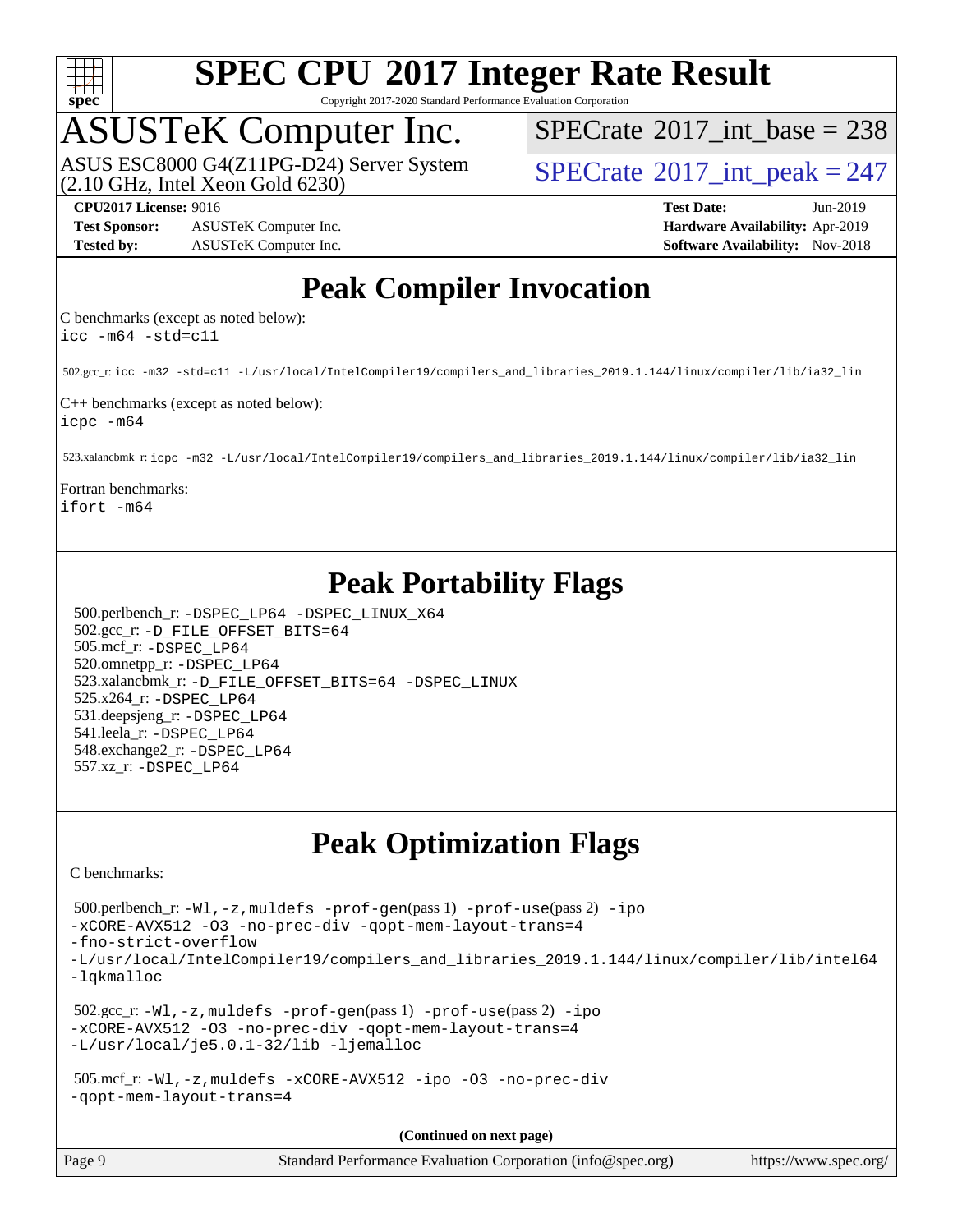

Copyright 2017-2020 Standard Performance Evaluation Corporation

# ASUSTeK Computer Inc.<br>ASUS ESC8000 G4(Z11PG-D24) Server System

 $(2.10$  GHz, Intel Xeon Gold  $6230)$ 

 $SPECTate$ <sup>®</sup>[2017\\_int\\_base =](http://www.spec.org/auto/cpu2017/Docs/result-fields.html#SPECrate2017intbase) 238

 $SPECTate<sup>®</sup>2017_int_ppeak = 247$ 

**[Test Sponsor:](http://www.spec.org/auto/cpu2017/Docs/result-fields.html#TestSponsor)** ASUSTeK Computer Inc. **[Hardware Availability:](http://www.spec.org/auto/cpu2017/Docs/result-fields.html#HardwareAvailability)** Apr-2019 **[Tested by:](http://www.spec.org/auto/cpu2017/Docs/result-fields.html#Testedby)** ASUSTeK Computer Inc. **[Software Availability:](http://www.spec.org/auto/cpu2017/Docs/result-fields.html#SoftwareAvailability)** Nov-2018

**[CPU2017 License:](http://www.spec.org/auto/cpu2017/Docs/result-fields.html#CPU2017License)** 9016 **[Test Date:](http://www.spec.org/auto/cpu2017/Docs/result-fields.html#TestDate)** Jun-2019

## **[Peak Optimization Flags \(Continued\)](http://www.spec.org/auto/cpu2017/Docs/result-fields.html#PeakOptimizationFlags)**

### 505.mcf\_r (continued):

[-L/usr/local/IntelCompiler19/compilers\\_and\\_libraries\\_2019.1.144/linux/compiler/lib/intel64](http://www.spec.org/cpu2017/results/res2019q3/cpu2017-20190625-15880.flags.html#user_peakEXTRA_LIBS505_mcf_r_qkmalloc_link_f25da0aa8cf9bced0533715046f0c2fbfb1a7191e3e496916672e09b4c388a884c4c7e4862cb529343da2264b43416df65c99fd1ddbf5dd13ae6d3130cf47881) [-lqkmalloc](http://www.spec.org/cpu2017/results/res2019q3/cpu2017-20190625-15880.flags.html#user_peakEXTRA_LIBS505_mcf_r_qkmalloc_link_lib_79a818439969f771c6bc311cfd333c00fc099dad35c030f5aab9dda831713d2015205805422f83de8875488a2991c0a156aaa600e1f9138f8fc37004abc96dc5) 525.x264\_r: [-Wl,-z,muldefs](http://www.spec.org/cpu2017/results/res2019q3/cpu2017-20190625-15880.flags.html#user_peakEXTRA_LDFLAGS525_x264_r_link_force_multiple1_b4cbdb97b34bdee9ceefcfe54f4c8ea74255f0b02a4b23e853cdb0e18eb4525ac79b5a88067c842dd0ee6996c24547a27a4b99331201badda8798ef8a743f577) [-xCORE-AVX512](http://www.spec.org/cpu2017/results/res2019q3/cpu2017-20190625-15880.flags.html#user_peakCOPTIMIZE525_x264_r_f-xCORE-AVX512) [-ipo](http://www.spec.org/cpu2017/results/res2019q3/cpu2017-20190625-15880.flags.html#user_peakCOPTIMIZE525_x264_r_f-ipo) [-O3](http://www.spec.org/cpu2017/results/res2019q3/cpu2017-20190625-15880.flags.html#user_peakCOPTIMIZE525_x264_r_f-O3) [-no-prec-div](http://www.spec.org/cpu2017/results/res2019q3/cpu2017-20190625-15880.flags.html#user_peakCOPTIMIZE525_x264_r_f-no-prec-div) [-qopt-mem-layout-trans=4](http://www.spec.org/cpu2017/results/res2019q3/cpu2017-20190625-15880.flags.html#user_peakCOPTIMIZE525_x264_r_f-qopt-mem-layout-trans_fa39e755916c150a61361b7846f310bcdf6f04e385ef281cadf3647acec3f0ae266d1a1d22d972a7087a248fd4e6ca390a3634700869573d231a252c784941a8) [-fno-alias](http://www.spec.org/cpu2017/results/res2019q3/cpu2017-20190625-15880.flags.html#user_peakEXTRA_OPTIMIZE525_x264_r_f-no-alias_77dbac10d91cbfe898fbf4a29d1b29b694089caa623bdd1baccc9957d4edbe8d106c0b357e2748a65b44fc9e83d78098bb898077f3fe92f9faf24f7bd4a07ed7) [-L/usr/local/IntelCompiler19/compilers\\_and\\_libraries\\_2019.1.144/linux/compiler/lib/intel64](http://www.spec.org/cpu2017/results/res2019q3/cpu2017-20190625-15880.flags.html#user_peakEXTRA_LIBS525_x264_r_qkmalloc_link_f25da0aa8cf9bced0533715046f0c2fbfb1a7191e3e496916672e09b4c388a884c4c7e4862cb529343da2264b43416df65c99fd1ddbf5dd13ae6d3130cf47881) [-lqkmalloc](http://www.spec.org/cpu2017/results/res2019q3/cpu2017-20190625-15880.flags.html#user_peakEXTRA_LIBS525_x264_r_qkmalloc_link_lib_79a818439969f771c6bc311cfd333c00fc099dad35c030f5aab9dda831713d2015205805422f83de8875488a2991c0a156aaa600e1f9138f8fc37004abc96dc5) 557.xz\_r: Same as 505.mcf\_r [C++ benchmarks:](http://www.spec.org/auto/cpu2017/Docs/result-fields.html#CXXbenchmarks)  $520.$ omnetpp\_r: basepeak = yes 523.xalancbmk\_r: [-Wl,-z,muldefs](http://www.spec.org/cpu2017/results/res2019q3/cpu2017-20190625-15880.flags.html#user_peakEXTRA_LDFLAGS523_xalancbmk_r_link_force_multiple1_b4cbdb97b34bdee9ceefcfe54f4c8ea74255f0b02a4b23e853cdb0e18eb4525ac79b5a88067c842dd0ee6996c24547a27a4b99331201badda8798ef8a743f577) [-prof-gen](http://www.spec.org/cpu2017/results/res2019q3/cpu2017-20190625-15880.flags.html#user_peakPASS1_CXXFLAGSPASS1_LDFLAGS523_xalancbmk_r_prof_gen_5aa4926d6013ddb2a31985c654b3eb18169fc0c6952a63635c234f711e6e63dd76e94ad52365559451ec499a2cdb89e4dc58ba4c67ef54ca681ffbe1461d6b36)(pass 1) [-prof-use](http://www.spec.org/cpu2017/results/res2019q3/cpu2017-20190625-15880.flags.html#user_peakPASS2_CXXFLAGSPASS2_LDFLAGS523_xalancbmk_r_prof_use_1a21ceae95f36a2b53c25747139a6c16ca95bd9def2a207b4f0849963b97e94f5260e30a0c64f4bb623698870e679ca08317ef8150905d41bd88c6f78df73f19)(pass 2) [-ipo](http://www.spec.org/cpu2017/results/res2019q3/cpu2017-20190625-15880.flags.html#user_peakPASS1_CXXOPTIMIZEPASS2_CXXOPTIMIZE523_xalancbmk_r_f-ipo) [-xCORE-AVX512](http://www.spec.org/cpu2017/results/res2019q3/cpu2017-20190625-15880.flags.html#user_peakPASS2_CXXOPTIMIZE523_xalancbmk_r_f-xCORE-AVX512) [-O3](http://www.spec.org/cpu2017/results/res2019q3/cpu2017-20190625-15880.flags.html#user_peakPASS1_CXXOPTIMIZEPASS2_CXXOPTIMIZE523_xalancbmk_r_f-O3) [-no-prec-div](http://www.spec.org/cpu2017/results/res2019q3/cpu2017-20190625-15880.flags.html#user_peakPASS1_CXXOPTIMIZEPASS2_CXXOPTIMIZE523_xalancbmk_r_f-no-prec-div) [-qopt-mem-layout-trans=4](http://www.spec.org/cpu2017/results/res2019q3/cpu2017-20190625-15880.flags.html#user_peakPASS1_CXXOPTIMIZEPASS2_CXXOPTIMIZE523_xalancbmk_r_f-qopt-mem-layout-trans_fa39e755916c150a61361b7846f310bcdf6f04e385ef281cadf3647acec3f0ae266d1a1d22d972a7087a248fd4e6ca390a3634700869573d231a252c784941a8) [-L/usr/local/je5.0.1-32/lib](http://www.spec.org/cpu2017/results/res2019q3/cpu2017-20190625-15880.flags.html#user_peakEXTRA_LIBS523_xalancbmk_r_jemalloc_link_path32_e29f22e8e6c17053bbc6a0971f5a9c01a601a06bb1a59df2084b77a2fe0a2995b64fd4256feaeea39eeba3aae142e96e2b2b0a28974019c0c0c88139a84f900a) [-ljemalloc](http://www.spec.org/cpu2017/results/res2019q3/cpu2017-20190625-15880.flags.html#user_peakEXTRA_LIBS523_xalancbmk_r_jemalloc_link_lib_d1249b907c500fa1c0672f44f562e3d0f79738ae9e3c4a9c376d49f265a04b9c99b167ecedbf6711b3085be911c67ff61f150a17b3472be731631ba4d0471706) 531.deepsjeng\_r: [-Wl,-z,muldefs](http://www.spec.org/cpu2017/results/res2019q3/cpu2017-20190625-15880.flags.html#user_peakEXTRA_LDFLAGS531_deepsjeng_r_link_force_multiple1_b4cbdb97b34bdee9ceefcfe54f4c8ea74255f0b02a4b23e853cdb0e18eb4525ac79b5a88067c842dd0ee6996c24547a27a4b99331201badda8798ef8a743f577) [-xCORE-AVX512](http://www.spec.org/cpu2017/results/res2019q3/cpu2017-20190625-15880.flags.html#user_peakCXXOPTIMIZE531_deepsjeng_r_f-xCORE-AVX512) [-ipo](http://www.spec.org/cpu2017/results/res2019q3/cpu2017-20190625-15880.flags.html#user_peakCXXOPTIMIZE531_deepsjeng_r_f-ipo) [-O3](http://www.spec.org/cpu2017/results/res2019q3/cpu2017-20190625-15880.flags.html#user_peakCXXOPTIMIZE531_deepsjeng_r_f-O3) [-no-prec-div](http://www.spec.org/cpu2017/results/res2019q3/cpu2017-20190625-15880.flags.html#user_peakCXXOPTIMIZE531_deepsjeng_r_f-no-prec-div) [-qopt-mem-layout-trans=4](http://www.spec.org/cpu2017/results/res2019q3/cpu2017-20190625-15880.flags.html#user_peakCXXOPTIMIZE531_deepsjeng_r_f-qopt-mem-layout-trans_fa39e755916c150a61361b7846f310bcdf6f04e385ef281cadf3647acec3f0ae266d1a1d22d972a7087a248fd4e6ca390a3634700869573d231a252c784941a8) [-L/usr/local/IntelCompiler19/compilers\\_and\\_libraries\\_2019.1.144/linux/compiler/lib/intel64](http://www.spec.org/cpu2017/results/res2019q3/cpu2017-20190625-15880.flags.html#user_peakEXTRA_LIBS531_deepsjeng_r_qkmalloc_link_f25da0aa8cf9bced0533715046f0c2fbfb1a7191e3e496916672e09b4c388a884c4c7e4862cb529343da2264b43416df65c99fd1ddbf5dd13ae6d3130cf47881) [-lqkmalloc](http://www.spec.org/cpu2017/results/res2019q3/cpu2017-20190625-15880.flags.html#user_peakEXTRA_LIBS531_deepsjeng_r_qkmalloc_link_lib_79a818439969f771c6bc311cfd333c00fc099dad35c030f5aab9dda831713d2015205805422f83de8875488a2991c0a156aaa600e1f9138f8fc37004abc96dc5) 541.leela\_r: basepeak = yes [Fortran benchmarks:](http://www.spec.org/auto/cpu2017/Docs/result-fields.html#Fortranbenchmarks) [-Wl,-z,muldefs](http://www.spec.org/cpu2017/results/res2019q3/cpu2017-20190625-15880.flags.html#user_FCpeak_link_force_multiple1_b4cbdb97b34bdee9ceefcfe54f4c8ea74255f0b02a4b23e853cdb0e18eb4525ac79b5a88067c842dd0ee6996c24547a27a4b99331201badda8798ef8a743f577) [-xCORE-AVX512](http://www.spec.org/cpu2017/results/res2019q3/cpu2017-20190625-15880.flags.html#user_FCpeak_f-xCORE-AVX512) [-ipo](http://www.spec.org/cpu2017/results/res2019q3/cpu2017-20190625-15880.flags.html#user_FCpeak_f-ipo) [-O3](http://www.spec.org/cpu2017/results/res2019q3/cpu2017-20190625-15880.flags.html#user_FCpeak_f-O3) [-no-prec-div](http://www.spec.org/cpu2017/results/res2019q3/cpu2017-20190625-15880.flags.html#user_FCpeak_f-no-prec-div) [-qopt-mem-layout-trans=4](http://www.spec.org/cpu2017/results/res2019q3/cpu2017-20190625-15880.flags.html#user_FCpeak_f-qopt-mem-layout-trans_fa39e755916c150a61361b7846f310bcdf6f04e385ef281cadf3647acec3f0ae266d1a1d22d972a7087a248fd4e6ca390a3634700869573d231a252c784941a8) [-nostandard-realloc-lhs](http://www.spec.org/cpu2017/results/res2019q3/cpu2017-20190625-15880.flags.html#user_FCpeak_f_2003_std_realloc_82b4557e90729c0f113870c07e44d33d6f5a304b4f63d4c15d2d0f1fab99f5daaed73bdb9275d9ae411527f28b936061aa8b9c8f2d63842963b95c9dd6426b8a) [-align array32byte](http://www.spec.org/cpu2017/results/res2019q3/cpu2017-20190625-15880.flags.html#user_FCpeak_align_array32byte_b982fe038af199962ba9a80c053b8342c548c85b40b8e86eb3cc33dee0d7986a4af373ac2d51c3f7cf710a18d62fdce2948f201cd044323541f22fc0fffc51b6) [-L/usr/local/IntelCompiler19/compilers\\_and\\_libraries\\_2019.1.144/linux/compiler/lib/intel64](http://www.spec.org/cpu2017/results/res2019q3/cpu2017-20190625-15880.flags.html#user_FCpeak_qkmalloc_link_f25da0aa8cf9bced0533715046f0c2fbfb1a7191e3e496916672e09b4c388a884c4c7e4862cb529343da2264b43416df65c99fd1ddbf5dd13ae6d3130cf47881) [-lqkmalloc](http://www.spec.org/cpu2017/results/res2019q3/cpu2017-20190625-15880.flags.html#user_FCpeak_qkmalloc_link_lib_79a818439969f771c6bc311cfd333c00fc099dad35c030f5aab9dda831713d2015205805422f83de8875488a2991c0a156aaa600e1f9138f8fc37004abc96dc5)

### [The flags files that were used to format this result can be browsed at](tmsearch)

<http://www.spec.org/cpu2017/flags/ASUSTekPlatform-Settings-z11-V2.0-revD.2019-07-09.html> <http://www.spec.org/cpu2017/flags/Intel-ic18.0-official-linux64.2019-04-02.html>

[You can also download the XML flags sources by saving the following links:](tmsearch) <http://www.spec.org/cpu2017/flags/ASUSTekPlatform-Settings-z11-V2.0-revD.2019-07-09.xml> <http://www.spec.org/cpu2017/flags/Intel-ic18.0-official-linux64.2019-04-02.xml>